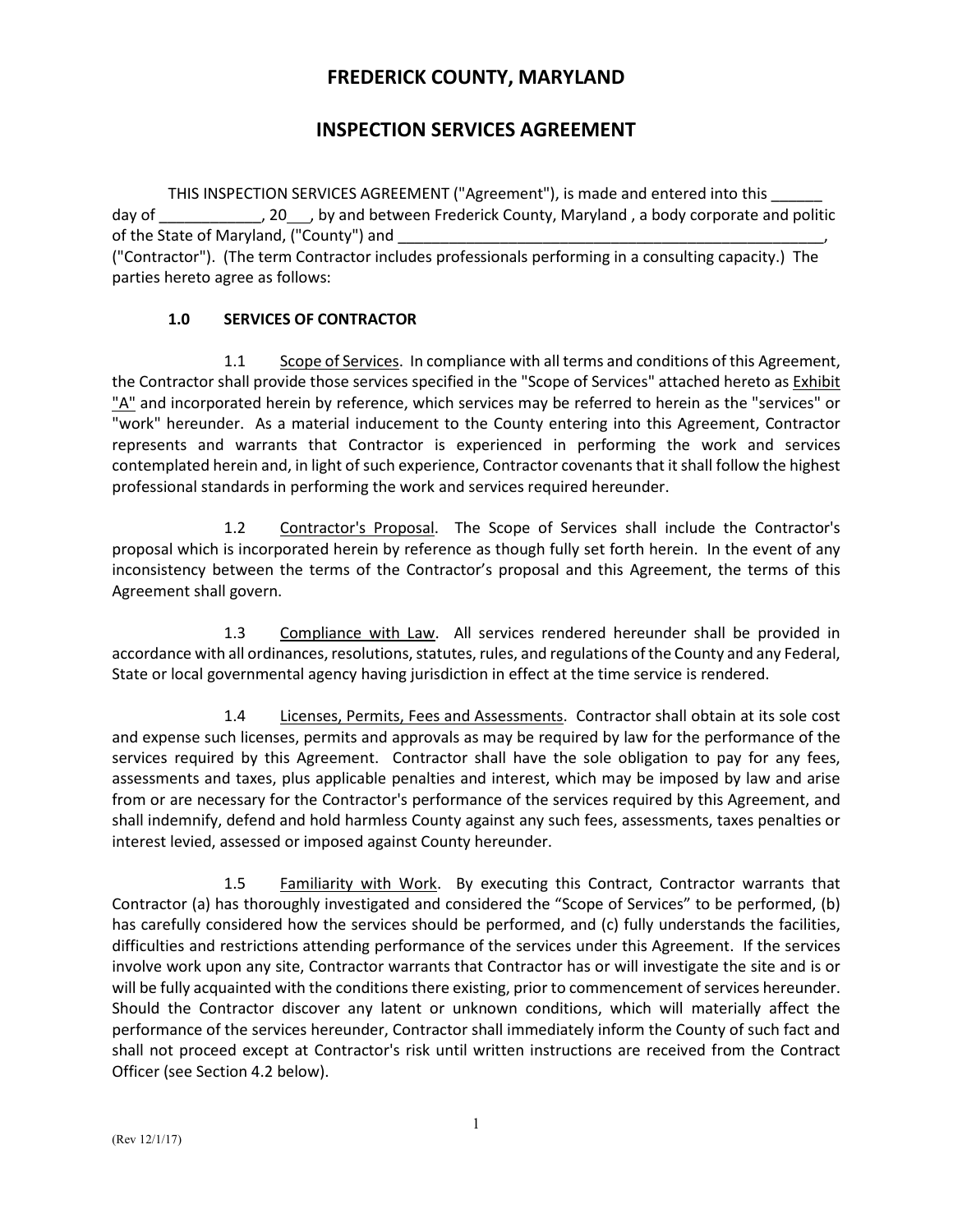1.6 Care of Work. The Contractor shall adopt reasonable methods during the life of the Agreement to furnish continuous protection to the work, and the equipment, materials, papers, documents, plans, studies and/or other components thereof to prevent losses or damages, and shall be responsible for all such damages, to persons or property, until acceptance of the work by County, except such losses or damages as may be caused by County's sole negligence.

1.7 Further Responsibilities of Parties. Both parties agree to use reasonable care and diligence to perform their respective obligations under this Agreement. Both parties agree to act in good faith to execute all instruments, prepare all documents and take all actions as may be reasonably necessary to carry out the purposes of this Agreement. Unless hereafter specified, neither party shall be responsible for the service of the other.

1.8 Additional Services. County shall have the right at any time during the performance of the services, without invalidating this Agreement, to order extra work beyond that specified in the Scope of Services or make changes by altering, adding to or deducting from said work. No such extra work may be undertaken unless a written order is first given by the Contract Officer to the Contractor, incorporating therein any adjustment in (i) the Contract Sum, and/or (ii) the time to perform this Agreement.

## **2.0 COMPENSATION**

2.1 Contract Sum. For the services rendered pursuant to this Agreement, the Contractor shall be compensated in accordance with the "Schedule of Compensation" contained within, and attached hereto as Exhibit "A" and incorporated herein by reference, but not exceeding the maximum contract amount of

\$\_\_\_\_\_\_\_\_\_\_\_\_\_\_\_\_\_\_\_\_\_\_\_\_\_\_\_\_\_\_\_\_\_\_\_\_\_\_\_\_\_\_\_\_\_\_\_\_\_\_\_\_\_\_\_\_\_\_\_\_\_\_\_\_\_\_\_\_\_\_\_\_\_\_\_\_\_ Dollars (*Indicate contract sum in words*)

\$\_\_\_\_\_\_\_\_\_\_\_\_\_\_\_\_\_\_\_\_\_\_\_\_\_\_\_\_\_\_\_\_\_\_\_\_\_\_\_\_\_\_\_\_\_\_\_\_\_\_\_\_\_\_\_\_\_\_\_\_\_\_\_\_\_\_\_\_\_\_\_\_\_\_\_\_\_\_\_\_\_\_\_

## (*Insert contract sum in figures*)

("Contract Sum"), except as provided in Section 1.8. The method of compensation shall include payment for time and expenses based upon the Contractor's rates as specified in the Schedule of Compensation, but not exceeding the Contract Sum. Compensation may include reimbursement for actual and necessary expenditures for reproduction costs, telephone expense, transportation expense approved by the Contract Officer in advance, and no other expenses and only if specified in the Schedule of Compensation. The Contract Sum shall include the attendance of Contractor at all project meetings reasonably deemed necessary by the County; Contractor shall not be entitled to any additional compensation for attending said meetings. Contractor hereby acknowledges that it accepts the risk that the services to be provided pursuant to the Scope of Services may be more costly or time consuming than Contractor anticipates, that Contractor shall not be entitled to additional compensation therefore, and the provisions of Section 1.8 shall not be applicable for such services.

2.2 Method of Payment. Unless some other method of payment is specified in the Schedule of Compensation, in any month in which Contractor wishes to receive payment, no later than the first (1st) working day of such month, Contractor shall submit to the County in the form approved by the Contract Officer, an invoice for services rendered prior to the date of the invoice. Except as provided in Section 7.3, County shall pay Contractor for all expenses stated thereon which are approved by County pursuant to this Agreement within 30-days of receipt of Contractor's invoice.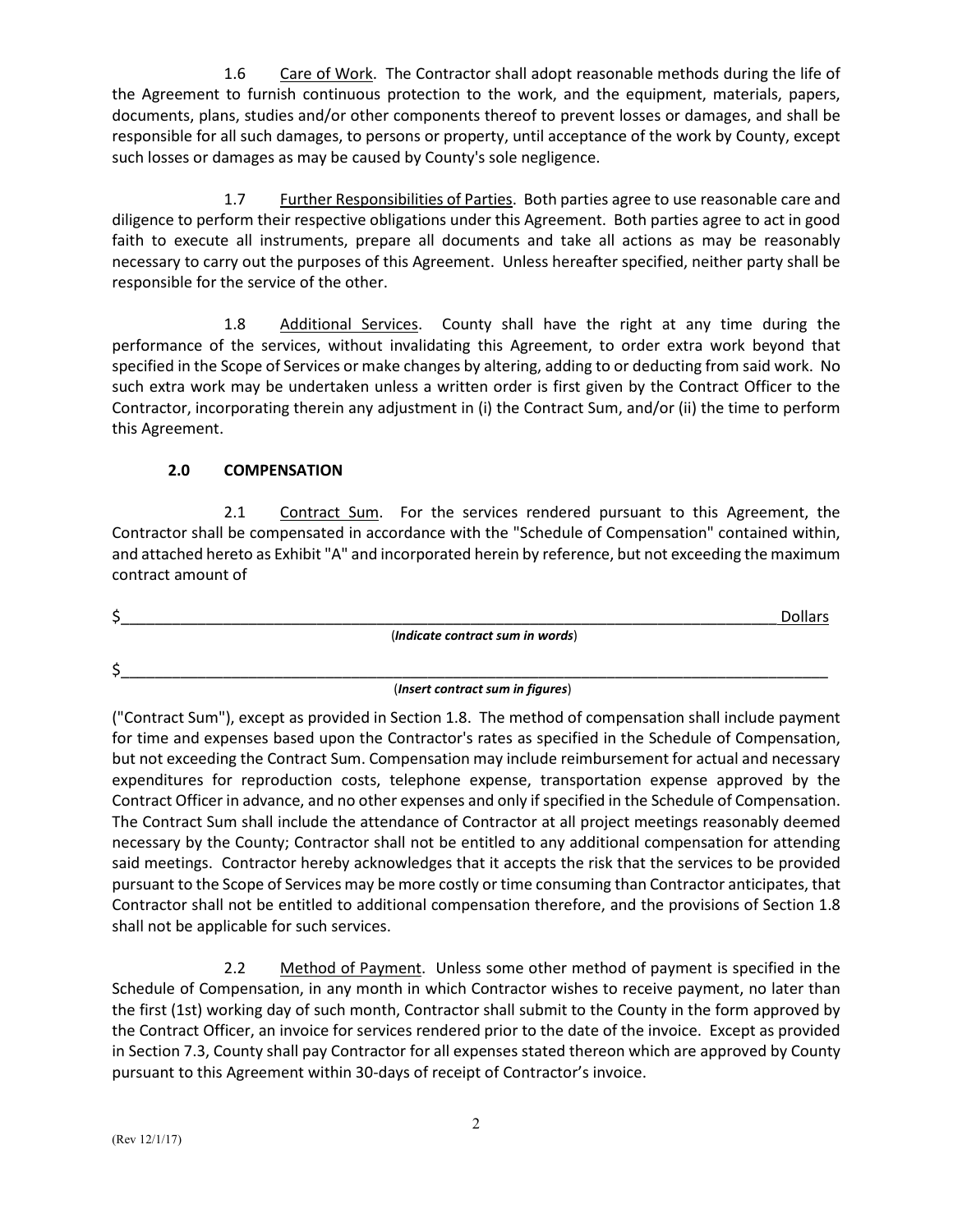### **3.0 PERFORMANCE SCHEDULE**

3.1 Time of Essence. Time is of the essence in the performance of this Agreement.

3.2 Schedule of Performance. Contractor shall commence the services pursuant to this Agreement upon receipt of a written notice to proceed and shall perform all services within the time period(s) established in the "Proposal" attached hereto as Exhibit "A", and incorporated herein by this reference. When requested by the Contractor, extensions to the time period(s) specified in the Schedule of Performance may be approved in writing by the Contract Officer, but not exceeding one hundred eighty (180) days cumulatively.

3.3 Force Majeure. The time period(s) specified in the Schedule of Performance for performance of the services rendered pursuant to this Agreement shall be extended because of any delays due to unforeseeable causes beyond the control and without the fault or negligence of the Contractor, including, but not restricted to, acts of God or of the public enemy, unusually severe weather, fires, earthquakes, floods, epidemics, quarantine restrictions, riots, strikes, freight embargoes, wars, litigation, and/or acts of any governmental agency, including the County, if the Contractor shall within ten (10) days of the commencement of such delay notify the Contract Officer in writing of the causes of the delay. The Contract Officer shall ascertain the facts and the extent of delay, and extend the time for performing the services for the period of the enforced delay when and if in the judgment of the Contract Officer such delay is justified. In no event shall Contractor be entitled to recover damages against the County for any delay in the performance of this Agreement, however caused, Contractor's sole remedy being extension of the Agreement pursuant to this Section.

3.4 Term. Unless earlier terminated in accordance with Section 7.7 of this Agreement, this Agreement shall continue in full force and effect until completion of the services but not exceeding one (1) year from substantial completion of the inspected construction contract, except as otherwise provided in the Schedule of Performance.

### **4.0 COORDINATION OF WORK**

4.1 Representative of Contractor. The following principals of Contractor are hereby designated as being the principals and representatives of Contractor authorized to act in its behalf with respect to the work specified herein and make all decisions in connection therewith:

*\_\_\_\_\_\_\_\_\_\_\_\_\_\_\_\_\_\_\_\_\_\_\_\_\_\_\_\_\_\_\_\_\_\_\_\_\_\_\_\_\_\_\_\_\_\_\_\_\_\_\_\_\_\_\_\_\_\_\_\_\_\_\_\_\_\_\_\_\_\_\_\_\_\_\_\_\_\_\_\_\_\_\_\_\_*

#### *\_\_\_\_\_\_\_\_\_\_\_\_\_\_\_\_\_\_\_\_\_\_\_\_\_\_\_\_\_\_\_\_\_\_\_\_\_\_\_\_\_\_\_\_\_\_\_\_\_\_\_\_\_\_\_\_\_\_\_\_\_\_\_\_\_\_\_\_\_\_\_\_\_\_\_\_\_\_\_\_\_\_\_\_\_ (Indicate key Contractor representative(s))*

It is expressly understood that the experience, knowledge, capability and reputation of the foregoing principals were a substantial inducement for County to enter into this Agreement. Therefore, the foregoing principals shall be responsible during the term of this Agreement for directing all activities of Contractor and devoting sufficient time to personally supervise the services hereunder. For purposes of this Agreement, the foregoing principals may not be replaced nor may their responsibilities be substantially reduced by Contractor without the express prior written approval of County.

4.2 Contract Officer. The Contract Officer shall be such person as may be designated by the Director of the Frederick County Division of Water and Sewer Utilities (DWSU). It shall be the Contractor's responsibility to assure that the Contract Officer is kept informed of the progress of the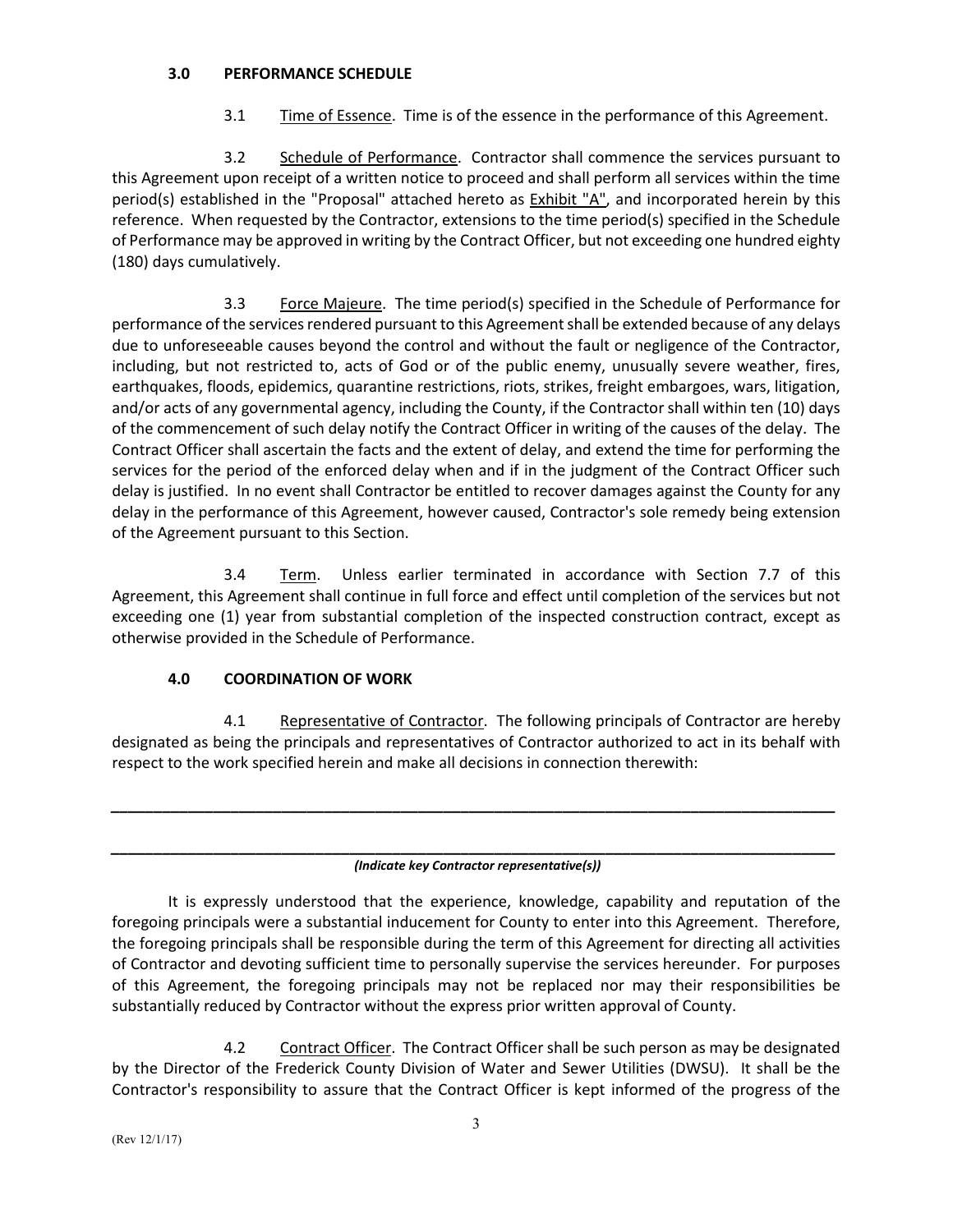performance of the services and the Contractor shall refer any decisions which must be made by County to the Contract Officer. Unless otherwise specified herein, any approval of County required hereunder shall mean the approval of the Contract Officer. The Contract Officer shall have authority to sign all documents on behalf of the County required hereunder to carry out the terms of this Agreement.

4.3 Prohibition Against Subcontracting or Assignment. The experience, knowledge, capability and reputation of Contractor, its principals and employees were a substantial inducement for the County to enter into this Agreement. Therefore, Contractor shall not contract with any other entity to perform in whole or in part the services required hereunder without the express written approval of the County. In addition, neither this Agreement nor any interest herein may be transferred, assigned, conveyed, hypothecated or encumbered voluntarily or by operation of law, whether for the benefit of creditors or otherwise, without the prior written approval of County. Transfers restricted hereunder shall include the transfer to any person, or group of persons acting in concert, of more than twenty five percent (25%) of the present ownership and/or control of Contractor, taking all transfers into account on a cumulative basis. In the event of any such unapproved transfer, including any bankruptcy proceeding, this Agreement shall be void. No approved transfer shall release the Contractor or any surety of Contractor of any liability hereunder without the express written consent of County.

4.4 Independent Contractor. Neither the County nor any of its employees shall have any control over the manner, mode or means by which Contractor, its agents or employees, perform the services required herein, except as otherwise set forth in the Public Improvements Agreement. County shall have no voice in the discharge, supervision or control of Contractor's employees, servants, representatives or agents, or in fixing their number, compensation or hours of service. Contractor shall perform all services required herein as an independent contractor of County and shall remain at all times as to County a wholly independent contractor with only such obligations as are consistent with that role. Contractor shall not at any time or in any manner represent that it or any of its agents or employees are agents or employees of County. County shall not in any way or for any purpose become or be deemed to be a partner of Contractor in its business or otherwise or a joint venturer or a member of any joint enterprise with Contractor.

## **5.0 INSURANCE, INDEMNIFICATION AND BONDS**

5.1 Insurance. The Contractor shall procure and maintain, at its sole cost and expense, in a form and content satisfactory to County, during the entire term of this Agreement including any extension thereof, the policies of insurance as set forth in Exhibit "B", attached hereto and incorporated by reference.

All of the above policies of insurance required in Exhibit "B" shall be primary insurance. The insurer shall waive all rights of subrogation and contribution it may have against the County, its officers, employees and agents, and their respective insurers. In the event any of said policies of insurance are canceled, the Contractor shall, prior to the cancellation date, submit new evidence of insurance in conformance with this Section 5.1 to the Contract Officer. No work or services under this Agreement shall commence until the Contractor has provided the County with Certificates of Insurance, endorsements or appropriate insurance binders evidencing the above insurance coverages and said Certificates of Insurance, endorsements, or binders are approved by the County.

The Contractor agrees that the provisions of this Section 5.1 shall not be construed as limiting in any way the extent to which the Contractor may be held responsible for the payment of damages to any persons or property resulting from the Contractor's activities or the activities of any person or person for which the Contractor is otherwise responsible.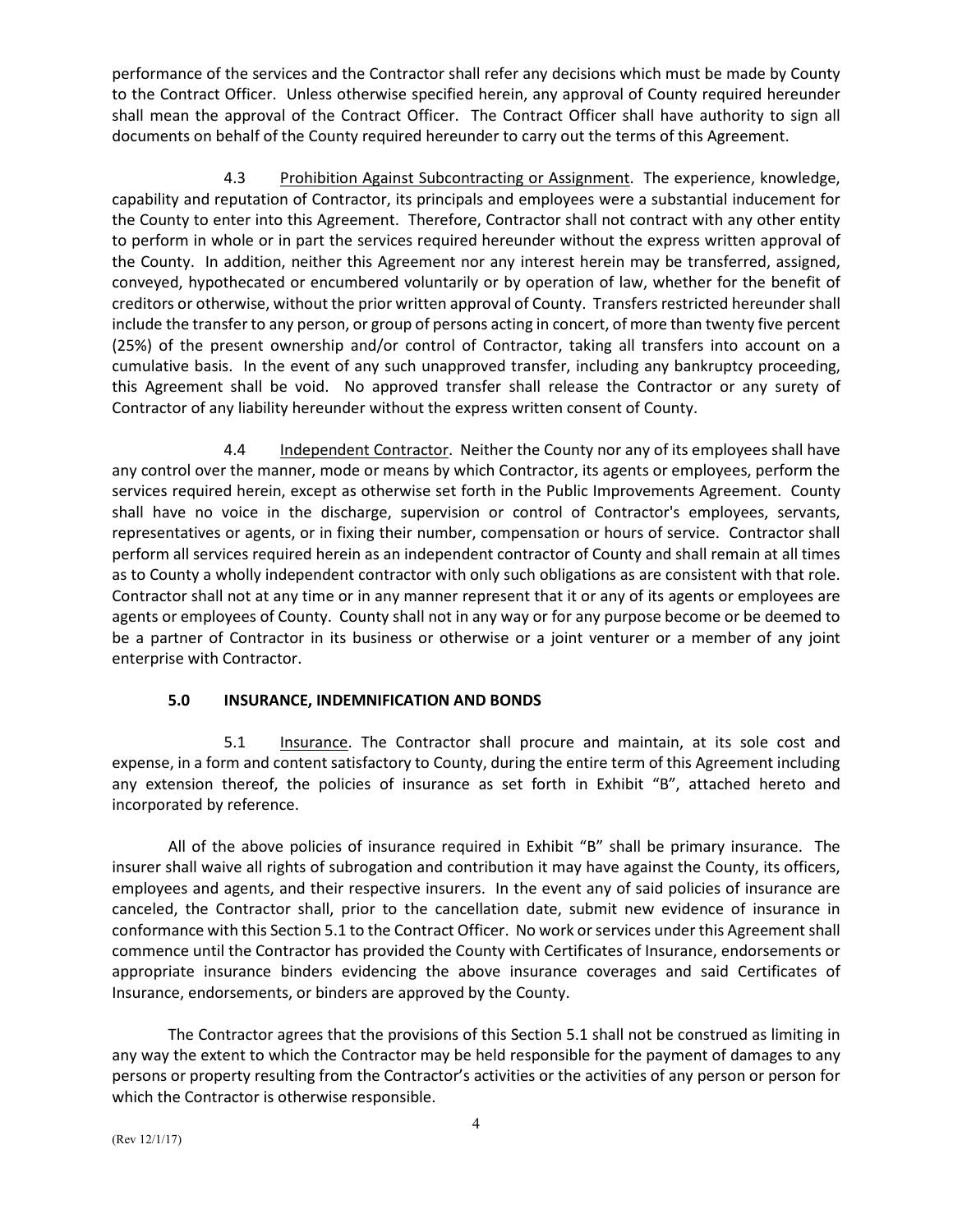In the event the Contractor subcontracts any portion of the work in compliance with Section 4.3 of this Agreement the contract between the Contractor and such subcontractor shall require the subcontractor to maintain the same polices of insurance that the Contractor is required to maintain pursuant to this Section.

5.2 Indemnification. Contractor shall indemnify and hold harmless the County, its officers, agents and employees from and against any and all actions, suits, claims, death or injury to persons, damages to property, losses, costs, penalties, obligations, errors, omissions or liabilities, ("claims or liabilities") that may be asserted or claimed by any person, firm or entity to have arisen or resulted from or in connection with the negligent acts, omissions, performance, operations or activities of Contractor, its agents, employees, subcontractors, or invitees including but not limited to those arising or claimed to result from Contractor's performance of or failure to perform any term, provision, covenant or condition of this Agreement, but excluding such claims or liabilities arising from the sole negligence or willful misconduct of the County, its officers, agents or employees, who are directly responsible to the County, and in connection therewith:

> (a) Contractor will defend any action or actions filed in connection with any of the above claims or liabilitiessubject to Contractor's indemnification obligation and will pay all costs and expenses, including legal costs and attorneys' fees incurred in connection therewith;

> (b) Contractor will promptly pay any judgment rendered against the County, its officers, agents or employees resulting from any of the above claims or liabilities subject to Contractor's indemnification obligation ; and

> (c) In the event the County, its officers, agents or employees are made a party to any action or proceeding filed or prosecuted against Contractor arising from the above claims or liabilities subject to Contractor's indemnification obligation, Contractor shall pay to the County, its officers, agents or employees, any and all costs and expenses incurred by the County, its officers, agents or employees in such action or proceeding, including but not limited to, legal costs and attorneys' fees.

## **6.0 REPORTS AND RECORDS**

6.1 Reports. Contractor shall periodically prepare and submit to the Contract Officer such reports concerning the performance of the services required by this Agreement as the Contract Officer shall require. Contractor hereby acknowledges that the County is greatly concerned about the cost of work and services to be performed pursuant to this Agreement. For this reason, Contractor agrees that if Contractor becomes aware of any facts, circumstances, techniques, or events that may or will materially increase or decrease the cost of the work or services contemplated herein, Contractor shall promptly notify the Contract Officer of said fact, circumstance, technique or event and the estimated increased or decreased cost related thereto.

6.2 Records. Contractor shall keep such books and records as shall be necessary to perform the services required by this Agreement and enable the Contract Officer to evaluate the performance of such services. The Contract Officer shall have full and free access to such books and records at all times during normal business hours of County, including the right to inspect, copy, audit and make records and transcripts from such records. Such records shall be maintained for a period of three (3) years following completion of the services hereunder, and the County shall have access to such records in the event any audit is required.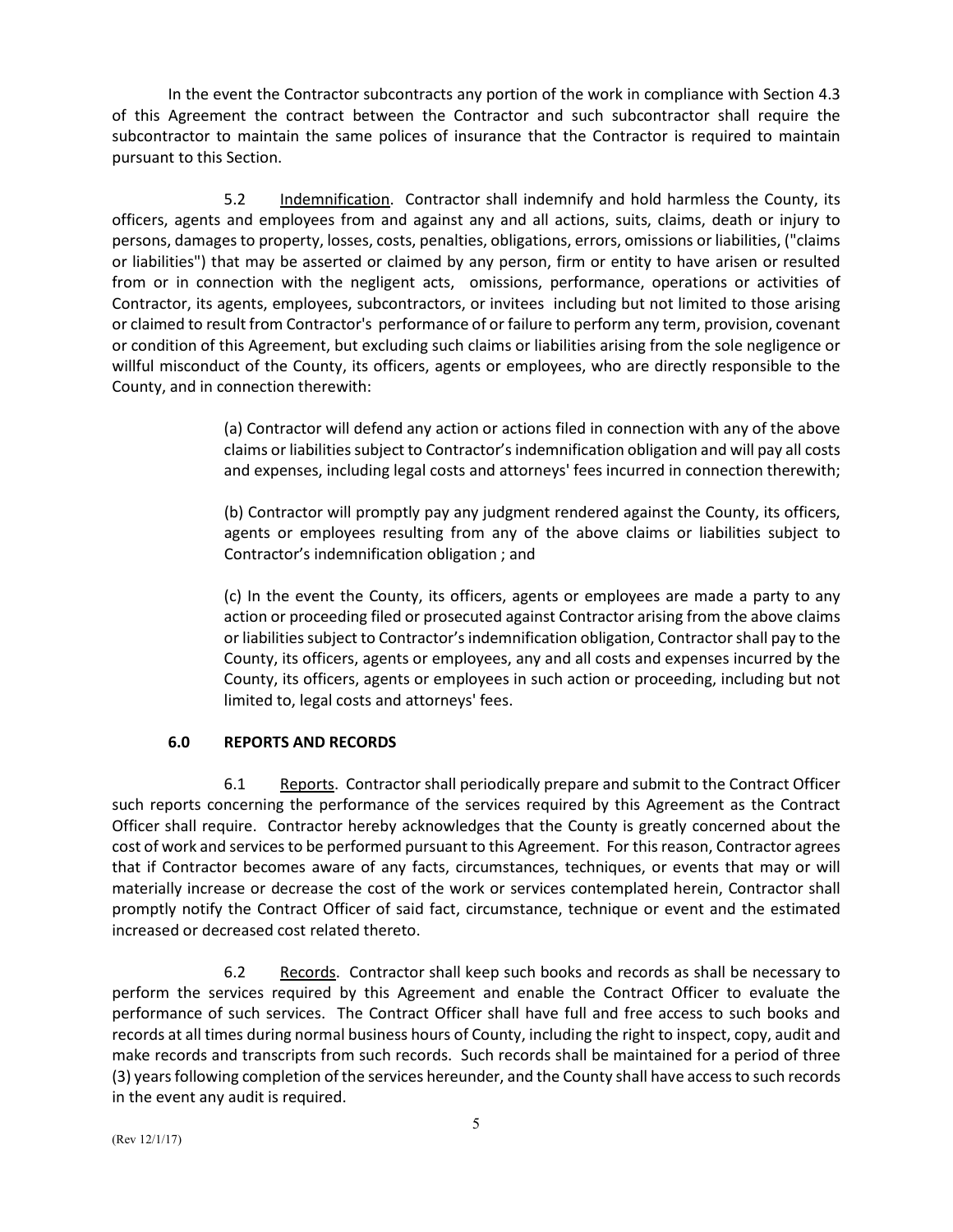6.3 Ownership of Documents. All drawings, specifications, reports, records, documents and other materials prepared by Contractor, its employees, subcontractors and agents in the performance of this Agreement shall be the property of County and shall be delivered to County upon request of the Contract Officer or upon the termination of this Agreement, and Contractor shall have no claim for further employment or additional compensation as a result of the exercise by County of its full rights of ownership of the documents and materials hereunder. Contractor may retain copies of such documents for its own use. Contractor shall have an unrestricted right to use the concepts embodied therein. All subcontractors shall provide for assignment to County of any documents or materials prepared by them, and in the event Contractor fails to secure such assignment, Contractor shall indemnify County for all damages resulting therefrom.

6.4 Release of Documents. The drawings, specifications, reports, records, documents and other materials prepared by Contractor in the performance of services under this Agreement shall not be released publicly without the prior written approval of the Contract Officer.

## **7.0 ENFORCEMENT OF AGREEMENT**

7.1 Maryland Law. This Agreement shall be construed and interpreted both as to validity and to performance of the parties in accordance with the laws of the State of Maryland. Legal actions concerning any dispute, claim or matter arising out of or in relation to this Agreement shall only be instituted in the Circuit Court of Frederick County, State of Maryland, or any other appropriate court in such county, and Contractor covenants and agrees to submit to the personal jurisdiction of such court in the event of such action.

7.2 Disputes. In the event of a dispute between the parties to this Agreement involving \$10,000.00 or more regarding the terms of the Agreement or performance under the Agreement, the question involved in the dispute shall be subject to a determination of questions of fact by an officer or official body of the County selected by the County Administrative Officer, in his sole discretion, who may include but is not limited to any of the Directors of Frederick County Government's Divisions of Public Works, Water and Sewer Utilities or Finance. The decisions of the officer or official body selected by the County Administrative Officer to resolve this dispute are subject to review on the record by the Circuit Court of Frederick County.

A dispute between the parties to this Agreement involving less than \$10,000.00 regarding the terms of the Agreement or performance under the Agreement shall be determined by an officer or official body of the County selected by the County Administrative Officer, in his sole discretion, who may include but is not limited to any of the Directors of Frederick County Government's Divisions of Public Works, Water and Sewer Utilities or Finance. The decision of the officer or official body selected by the County Administrative Officer to resolve this dispute shall be final and binding on the parties to the dispute, and conclusive of the issue.

The only parties to any proceeding to determine a dispute shall be the Contractor and the County, unless the Contractor and County otherwise agree to allow additional parties.

Unless otherwise agreed, the Contractor shall carry on the work and maintain its progress during any dispute proceedings as if no dispute had occurred, and the County shall continue to make payments to the contractor in accordance with the contract documents for items not subject to the dispute.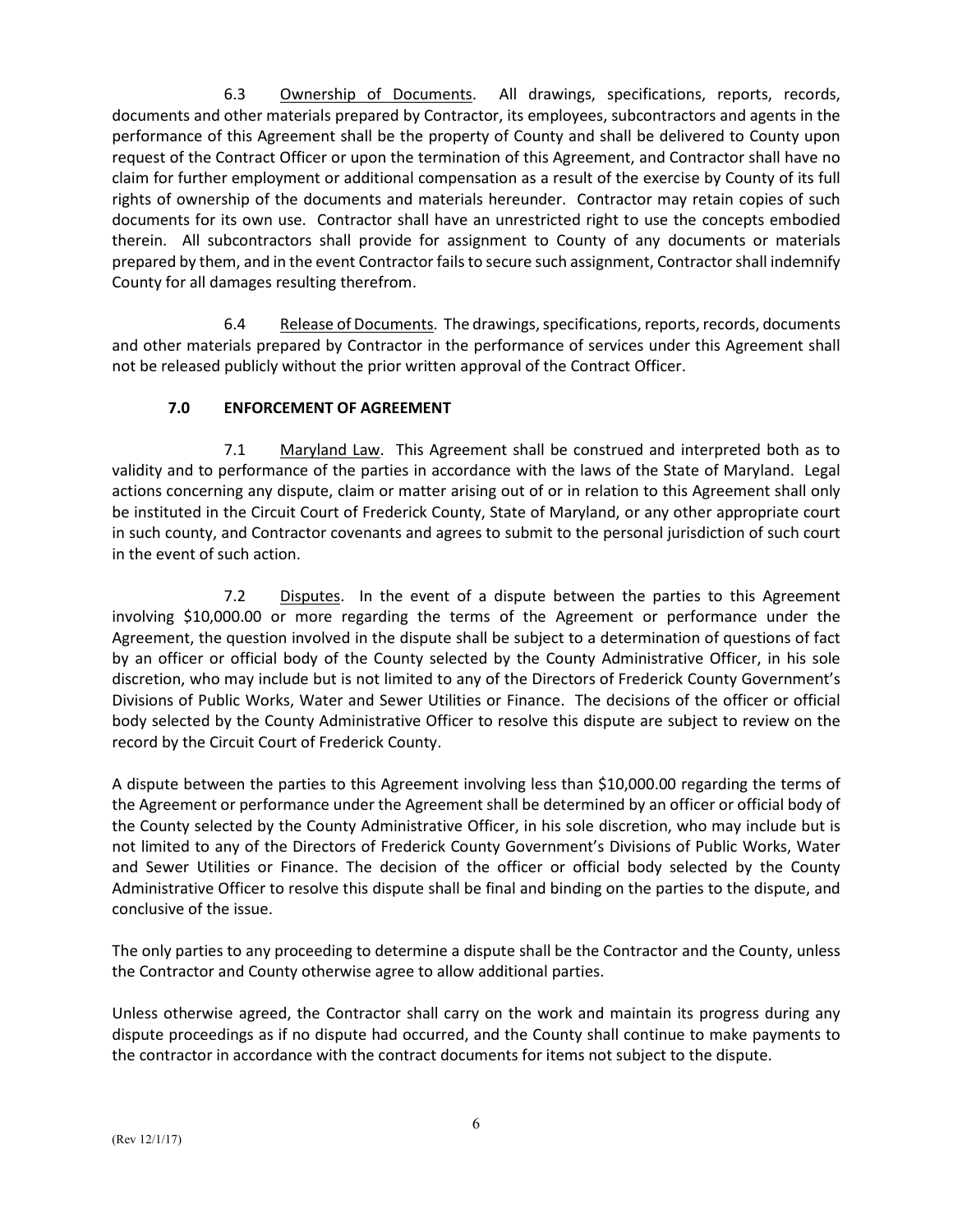Nothing herein shall limit County's right to terminate this Agreement without cause pursuant to Section 7.7.

7.3 Retention of Funds. Contractor hereby authorizes County to deduct from any amount payable to Contractor (whether or not arising out of this Agreement) (i) any amounts the payment of which may be in dispute hereunder or which are necessary to compensate County for any losses, costs, liabilities, or damages suffered by County, and (ii) all amounts for which County may be liable to third parties, by reason of Contractor's acts or omissions in performing or failing to perform Contractor's obligation under this Agreement. In the event that any claim is made by a third party, the amount or validity of which is disputed by Contractor, or any indebtedness shall exist which shall appear to be the basis for a claim of lien, County may withhold from any payment due, without liability for interest because of such withholding, an amount sufficient to cover such claim. The failure of County to exercise such right to deduct or to withhold shall not, however, affect the obligations of the Contractor to insure, indemnify, and protect County as elsewhere provided herein.

7.4 Waiver. No delay or omission in the exercise of any right or remedy by a nondefaulting party on any default shall impair such right or remedy or be construed as a waiver. A party's consent to or approval of any act by the other party requiring the party's consent or approval shall not be deemed to waive or render unnecessary the other party's consent to or approval of any subsequent act. Any waiver by either party of any default must be in writing and shall not be a waiver of any other default concerning the same or any other provision of this Agreement.

7.5 Rights and Remedies are Cumulative. Except with respect to rights and remedies expressly declared to be exclusive in this Agreement, the rights and remedies of the parties are cumulative and the exercise by either party of one or more of such rights or remedies shall not preclude the exercise by it, at the same or different times, of any other rights or remedies for the same default or any other default by the other party.

7.6 Legal Action. Except with respect to disputes that are subject to Section 7.2 of this Agreement, either party may take legal action, in law or in equity, to cure, correct or remedy any default, to recover damages for any default, to compel specific performance of this Agreement, to obtain declaratory or injunctive relief, or to obtain any other remedy consistent with the purposes of this Section.

7.7 Termination Prior to Expiration of Term. This Section shall govern any termination of this Agreement except as specifically provided in the following Sections for termination for cause or termination for non-appropriation. The County reserves the right to terminate this Agreement at any time, with or without cause, upon thirty (30) days written notice to Contractor, except that where termination is due to the fault of the Contractor, the period of notice may be such shorter time as may be determined by the Contract Officer. Upon receipt of any notice of termination, Contractor shall immediately cease all services hereunder except such as may be specifically approved by the Contract Officer. The Contractor shall be entitled to compensation for all services rendered prior to the effective date of the notice of termination and for any services authorized by the Contract Officer thereafter in accordance with the Schedule of Compensation or such as may be approved by the Contract Officer, except as provided in Section 7.3. In the event of termination without cause pursuant to this Section, the County need not provide the Contractor with the opportunity to cure pursuant to Section 7.2.

7.8 Termination for Default of Contractor. If termination is due to the failure of the Contractor to fulfill its obligations under this Agreement, County may take over the work and prosecute the same to completion by contract or otherwise, and the Contractor shall be liable to the extent that the total cost for completion of the services required hereunder exceeds the compensation herein stipulated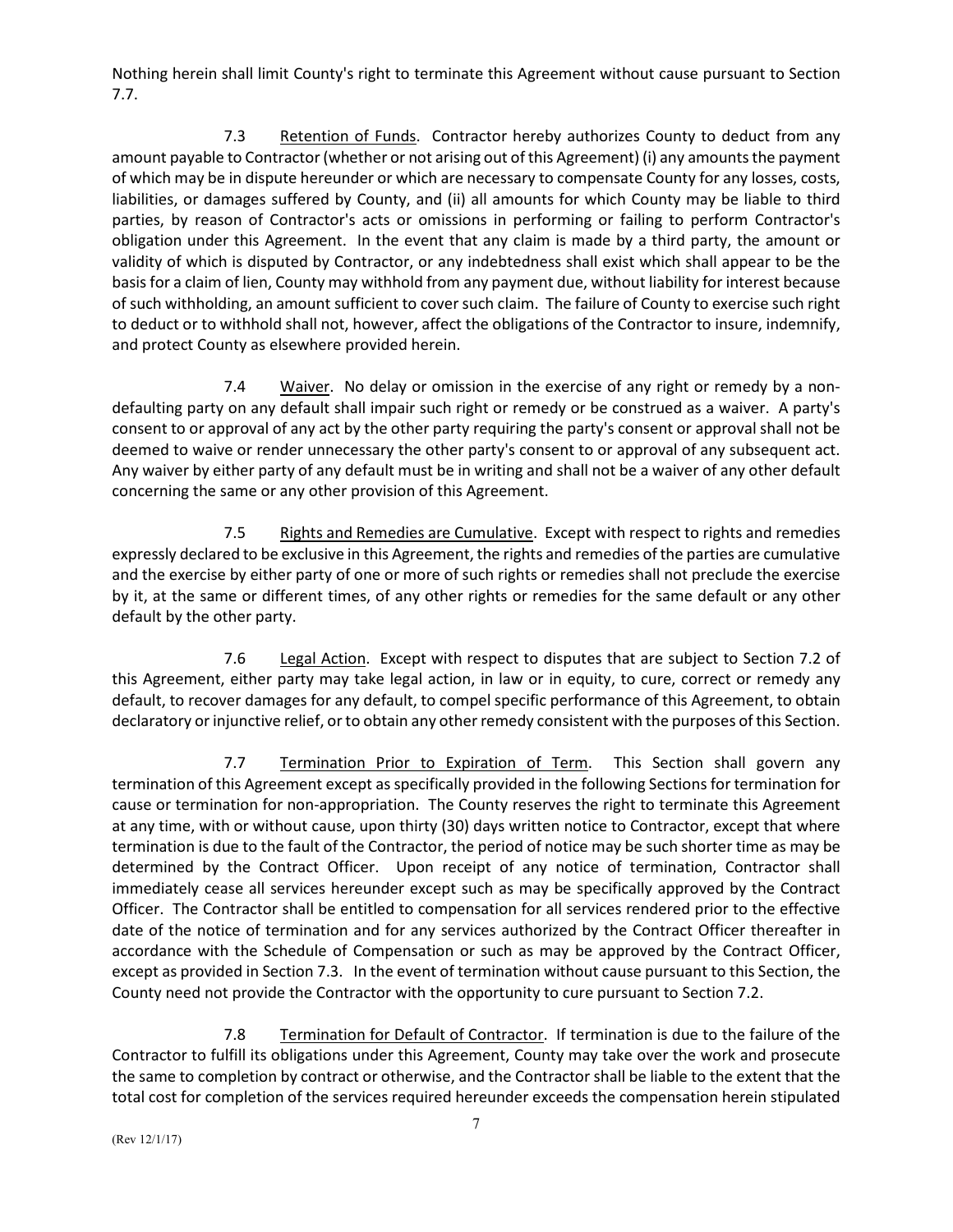(provided that the County shall use reasonable efforts to mitigate such damages), and County may withhold any payments to the Contractor for the purpose of set-off or partial payment of the amounts owed the County as previously stated.

7.9 Termination for Non-appropriation. If the County or other funding source fails to appropriate funds or if funds are not otherwise made available for continued performance for any fiscal period or part thereof of this Agreement, this Agreement shall be cancelled automatically as of the beginning of the fiscal year or part thereof for which funds were not appropriated or otherwise made available; provided, however, that this will not affect either the County's rights or the Contractor's rights under any termination clause in this Agreement. The effect of termination of the Agreement hereunder will be to discharge both the Contractor and the County from future performance of the Contract, but not from their rights and obligations existing at the time of termination. The Contractor shall be reimbursed for the reasonable value of any non-recurring costs incurred but not amortized in the price of the Agreement. The County shall make a good faith effort to notify the Contractor as soon as it has knowledge that funds may not be available for the continuation of this Agreement for each succeeding fiscal period or part thereof beyond the first fiscal year.

## **8.0 COUNTY OFFICERS AND EMPLOYEES: NON-DISCRIMINATION**

8.1 Non-liability of County Officers and Employees. No officer or employee of the County shall be personally liable to the Contractor, or any successor in interest, in the event of any default or breach by the County or for any amount which may become due to the Contractor or to its successor, or for breach of any obligation of the terms of this Agreement.

8.2 Conflict of Interest. No officer or employee of the County shall have any financial interest, direct or indirect, in this Agreement nor shall any such officer or employee participate in any decision relating to the Agreement which effects his financial interest or the financial interest of any corporation, partnership or association in which he is, directly or indirectly, interested, in violation of any State statute or regulation. The Contractor warrants that it has not paid or given and will not pay or give any third party any money or other consideration for obtaining this Agreement.

8.3 Covenant Against Discrimination. Contractor covenants that, by and for itself, its heirs, executors, assigns, and all persons claiming under or through them, that there shall be no discrimination against or segregation of, any person or group of persons on account of race, color, creed, religion, sex, marital status, national origin, or ancestry in the performance of this Agreement. Contractor shall take affirmative action to insure that applicants are employed and that employees are treated during employment without regard to their race, color, creed, religion, sex, marital status, national origin, or ancestry.

## **9.0 MISCELLANEOUS PROVISIONS**

9.1 Notice. Any notice, demand, request, document, consent, approval, or communication either party desires or is required to give to the other party or any other person shall be in writing and either served personally sent by prepaid, first-class mail ,sent by facsimile or sent by e-mail as follows:

(a) In the case of the County, to:

Contract Officer: Bryan J. Burke, P.E., Department Head, Division of Water and Sewer Utilities, Department of Engineering and Planning, 4520 Metropolitan Court, Frederick, MD 21704 (or as defined in Section 4.2)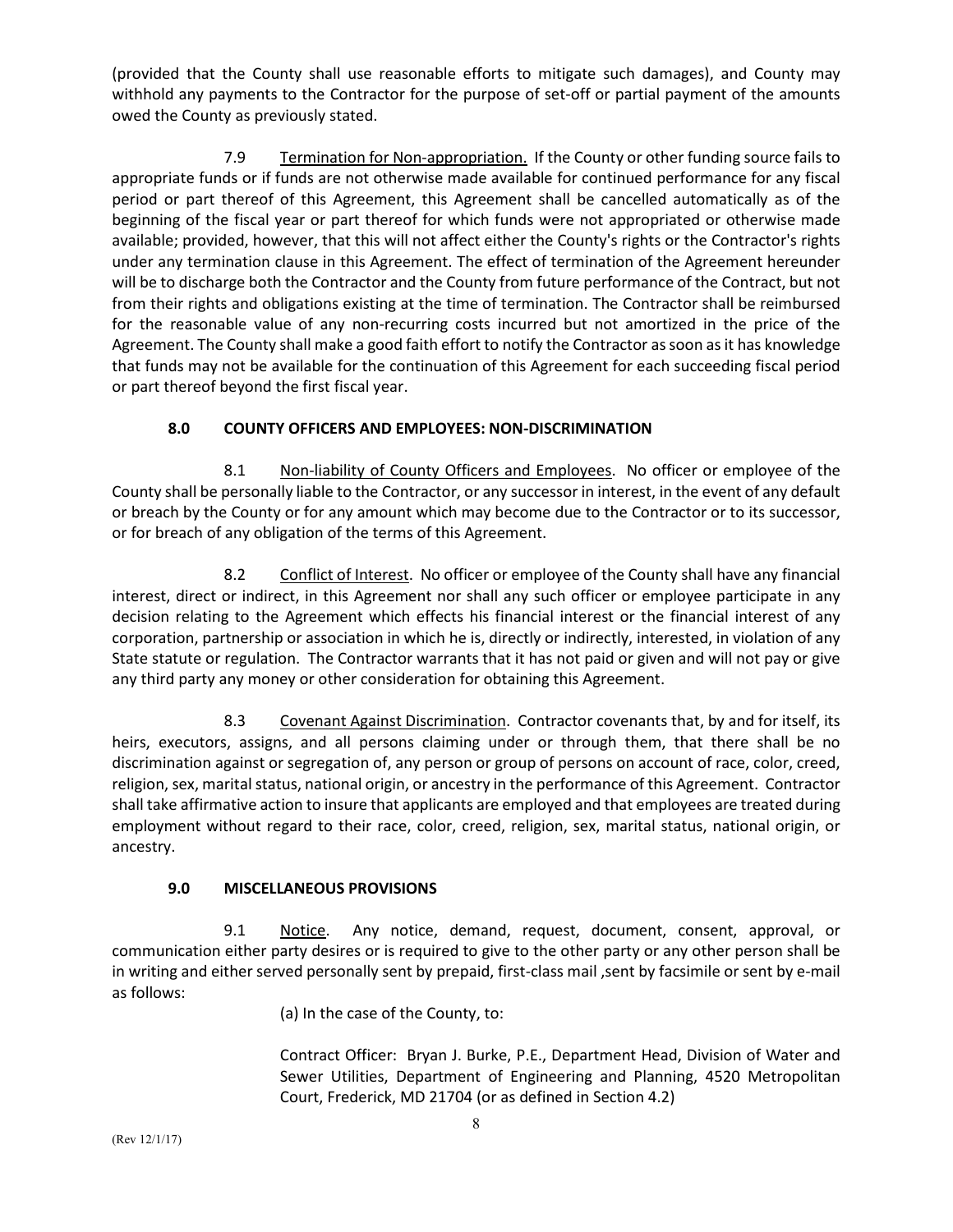(b) In the case of the Contractor, to:

\_\_\_\_\_\_\_\_\_\_\_\_\_\_\_\_\_\_\_\_\_\_\_\_\_\_\_\_\_\_\_\_\_\_\_\_\_\_\_\_\_\_\_\_\_\_\_\_\_\_\_\_\_\_\_\_\_ (*Name, title, address and contact info*)

Either party may change its address by notifying the other party of the change of address in writing. Notice shall be deemed communicated at the time personally delivered or in seventy-two (72) hours from the time of mailing if mailed as provided in this Section.

\_\_\_\_\_\_\_\_\_\_\_\_\_\_\_\_\_\_\_\_\_\_\_\_\_\_\_\_\_\_\_\_\_\_\_\_\_\_\_\_\_\_\_\_\_\_\_\_\_\_\_\_\_\_\_\_\_

\_\_\_\_\_\_\_\_\_\_\_\_\_\_\_\_\_\_\_\_\_\_\_\_\_\_\_\_\_\_\_\_\_\_\_\_\_\_\_\_\_\_\_\_\_\_\_\_\_\_\_\_\_\_\_\_\_

9.2 Interpretation. The terms of this Agreement shall be construed in accordance with the meaning of the language used and shall not be construed for or against either party by reason of the authorship of this Agreement or any other rule of construction which might otherwise apply.

9.3 Integration; Amendment. It is understood that there are no oral agreements between the parties hereto affecting this Agreement and this Agreement supersedes and cancels any and all previous negotiations, arrangements, agreements and understandings, if any, between the parties, and none shall be used to interpret this Agreement. This Agreement may be amended at any time by the mutual consent of the parties by an instrument in writing.

9.4 Severability. In the event that any one or more of the phrases, sentences, clauses, paragraphs, or sections contained in this Agreement shall be declared invalid or unenforceable by a valid judgment or decree of a court of competent jurisdiction, such invalidity or unenforceability shall not affect any of the remaining phrases, sentences, clauses, paragraphs, or sections of this Agreement which are hereby declared as severable and shall be interpreted to carry out the intent of the parties hereunder unless the invalid provision is so material that its invalidity deprives either party of the basic benefit of their bargain or renders this Agreement meaningless.

9.5 Corporate Authority. The persons executing this Agreement on behalf of the parties hereto warrant that (i) such party is duly organized and existing, (ii) they are duly authorized to execute and deliver this Agreement on behalf of said party, (iii) by so executing this Agreement, such party is formally bound to the provisions of this Agreement, and (iv) the entering into this Agreement does not violate any provision of any other Agreement to which said party is bound.

IN WITNESS WHEREOF, the parties have executed and entered into this Agreement as of the date first written above.

|         | <b>Frederick County, Maryland</b>   |
|---------|-------------------------------------|
| ATTEST: | a body politic and corporate of the |
|         | State of Maryland                   |

By: \_\_\_\_\_\_\_\_\_\_\_\_\_\_\_\_\_\_\_\_\_\_\_\_\_\_\_\_\_\_\_\_\_ By:\_\_\_\_\_\_\_\_\_\_\_\_\_\_\_\_\_\_\_\_\_\_\_\_\_\_\_\_\_\_\_\_\_\_\_\_\_\_\_

Chief Administrative Officer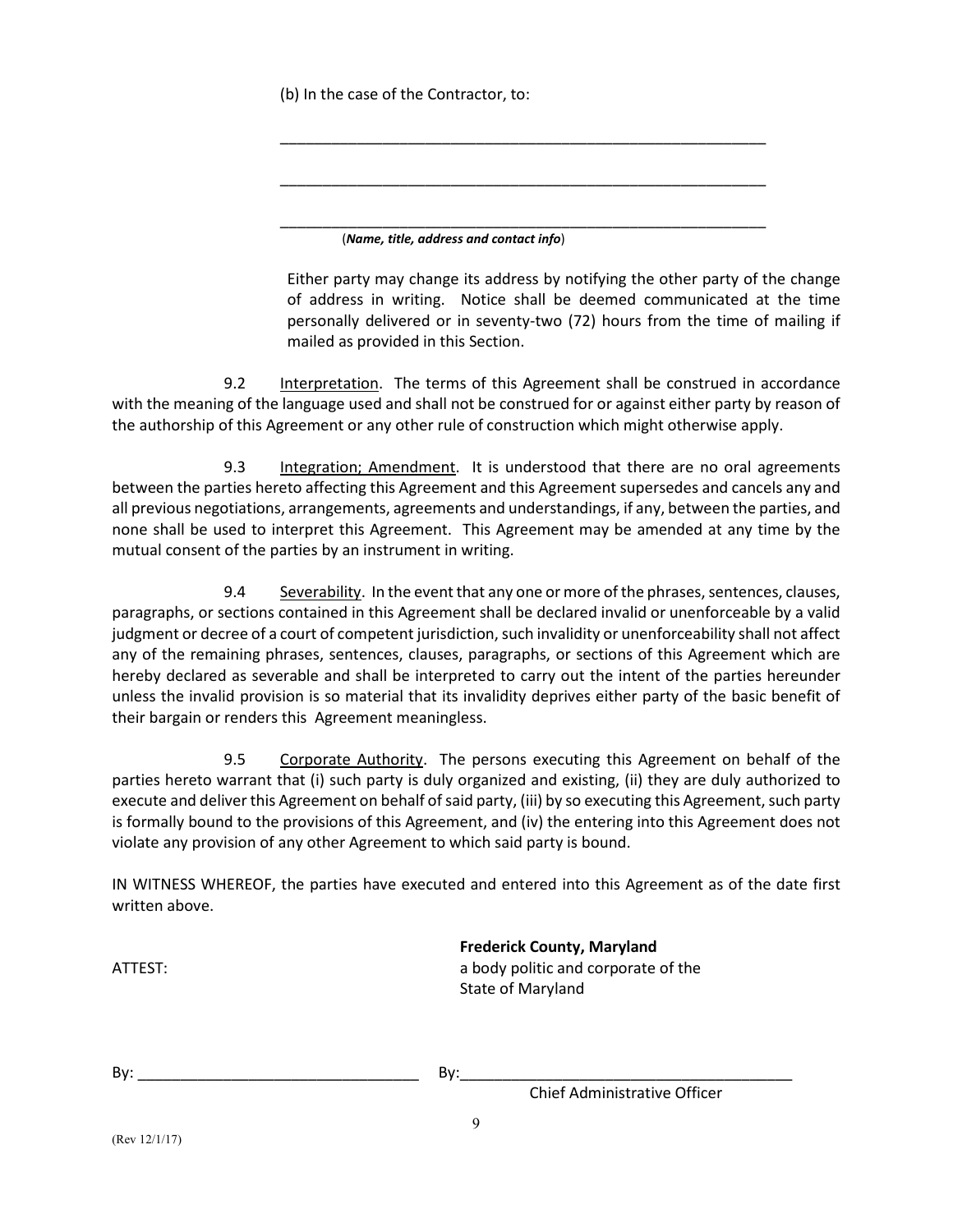CONTRACTOR:

\_\_\_\_\_\_\_\_\_\_\_\_\_\_\_\_\_\_\_\_\_\_\_\_\_\_\_\_\_\_\_\_\_\_\_\_\_\_\_\_\_\_\_\_\_\_\_\_\_\_

| <b>Contractor Name</b>                                                                                                                                                                                                                                                                                                                                                                        |  |
|-----------------------------------------------------------------------------------------------------------------------------------------------------------------------------------------------------------------------------------------------------------------------------------------------------------------------------------------------------------------------------------------------|--|
| <b>Contractor Address</b>                                                                                                                                                                                                                                                                                                                                                                     |  |
| Check one: ___ Individual ___ Partnership ___ Corporation                                                                                                                                                                                                                                                                                                                                     |  |
| Signature of Authorized Representative (notarized)                                                                                                                                                                                                                                                                                                                                            |  |
|                                                                                                                                                                                                                                                                                                                                                                                               |  |
| <u> 1989 - Johann John Stone, mars eta biztanleria (h. 1989).</u>                                                                                                                                                                                                                                                                                                                             |  |
|                                                                                                                                                                                                                                                                                                                                                                                               |  |
|                                                                                                                                                                                                                                                                                                                                                                                               |  |
| me on the basis of satisfactory evidence) to be the person(s) whose name(s) is/are subscribed to the<br>within instrument and acknowledged to me that he/she/they executed the same in his/her/their<br>authorized capacity(ies), and that by his/her/their signature(s) on the instrument the person(s), or the<br>entity upon behalf of which the person(s) acted, executed the instrument. |  |

WITNESS my hand and official seal.

Notary Signature: \_\_\_\_\_\_\_\_\_\_\_\_\_\_\_\_\_\_\_\_\_\_\_\_\_\_\_\_\_\_\_\_\_\_\_\_\_\_\_\_

Notary Seal: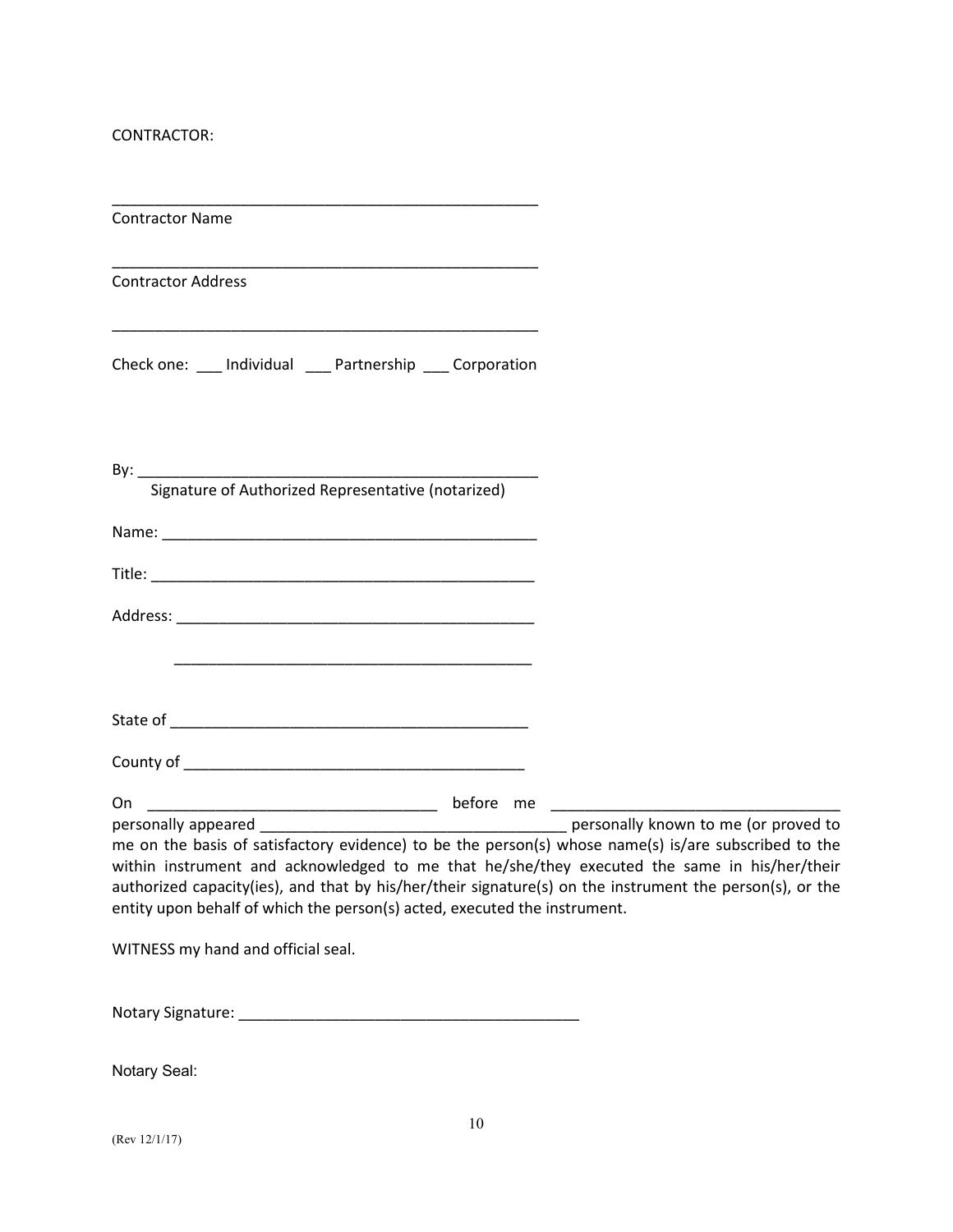# **EXHIBIT "A"**

SCOPE OF SERVICES AND COST PROPOSAL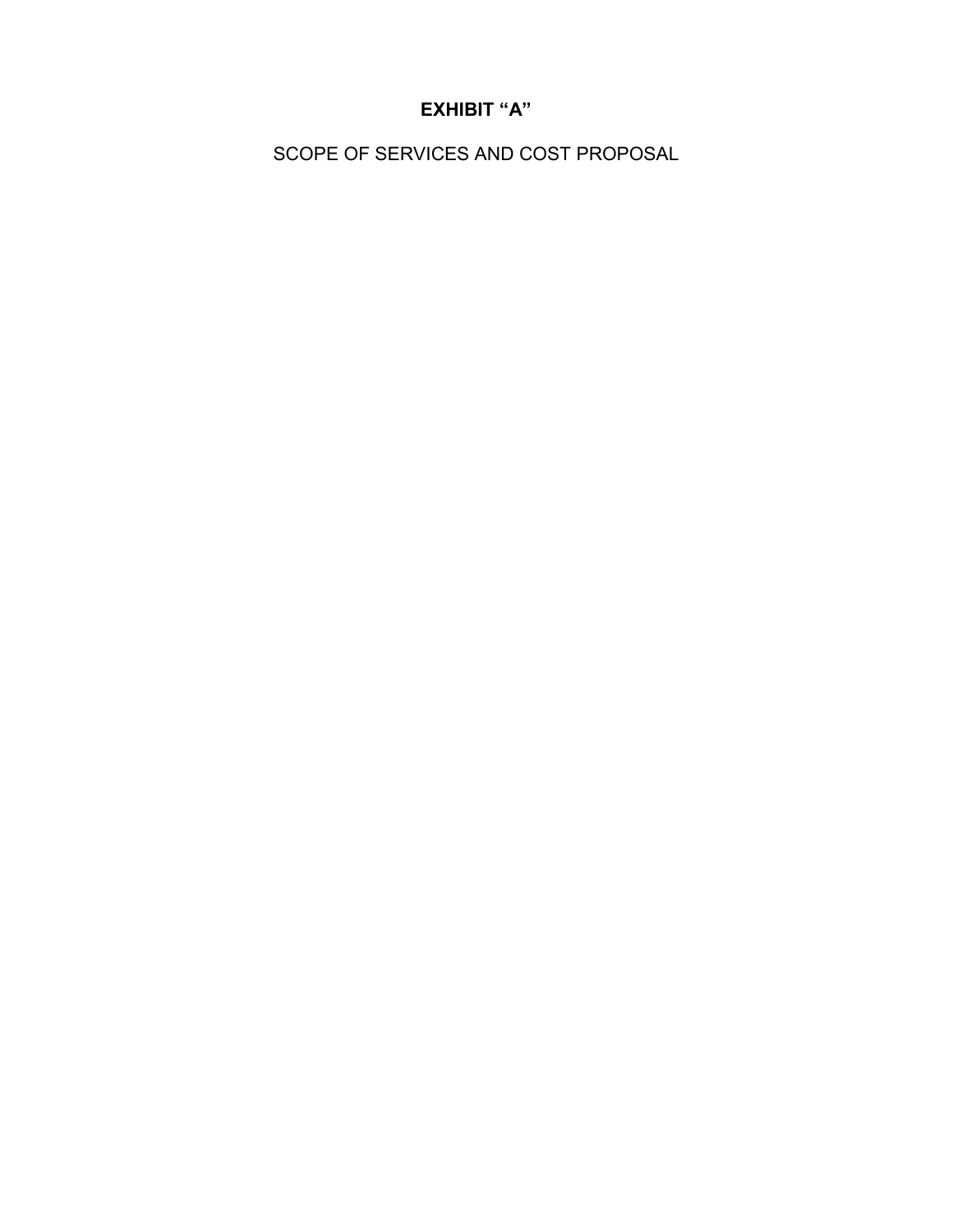## **EXHIBIT "B"**

## **INSURANCE**

## **Professional Consulting GL, Auto, WC, & Professional Liability**

## **CONSULTANTS: Please provide this document to your insurance agent for reference when completing the Certificate of Insurance (COI).**

In order to be eligible to provide services to the County that are listed in this RFP, Consultants MUST provide a COI meeting the following insurance requirements prior to starting any work or service and must maintain these requirements for the duration of the contract or business relationship and if specified below, requirements must be maintained for 3 years after the contract or completion of work:

- 1. **Auto Liability** coverage with minimum limits of: \$1,000,000 Combined Single Limit, or \$1,000,000 each Person, \$1,000,000 each Accident, \$1,000,000 Property Damage
- 2. **Workers' Compensation** coverage with minimum statutory limits

Employers Liability coverage with minimum limits of \$100,000 per Accident, \$100,000 per Employee; and \$500,000 per Policy

**Note:** Out of State employers must show evidence of coverage in Maryland by listing Maryland as a covered State and not rely on "other states" coverage. On a Standard Workers' Compensation policy, this is typically established in Section 3A of the Declarations Page. Copy of Declarations Page showing evidence of coverage must be provided.

- 3. **General Liability** coverage with minimum limits of: \$1,000,000 per Occurrence; \$2,000,000 General Aggregate; \$2,000,000 Prod/CO Aggregate; \$1,000,000 Personal/Advertising Injury; \$50,000 Fire Damage Legal Liability and \$5,000 Medical Expense
	- a. General Liability must cover Premises Operations; Products/Completed Operations; Contractual Liability; Independent Contractors; Broad Form Property Damage and Personal Advertising Injury.
	- b. **General Liability policy must include FREDERICK COUNTY, MARYLAND as Additional Insured. Do not use abbreviations or change these words in any way.**
	- c. If General Liability policy has a Self-Insured Retention or Deductible greater than \$10,000 you may be required to submit audited financial statements of review.
- 4. **Professional Liability/Errors & Omissions** coverage with minimum limits of \$1,000,000 per Occurrence and \$2,000,000 Aggregate
	- a. Professional Liability coverage must indicate if it provides Occurrence or Claims Made coverage.